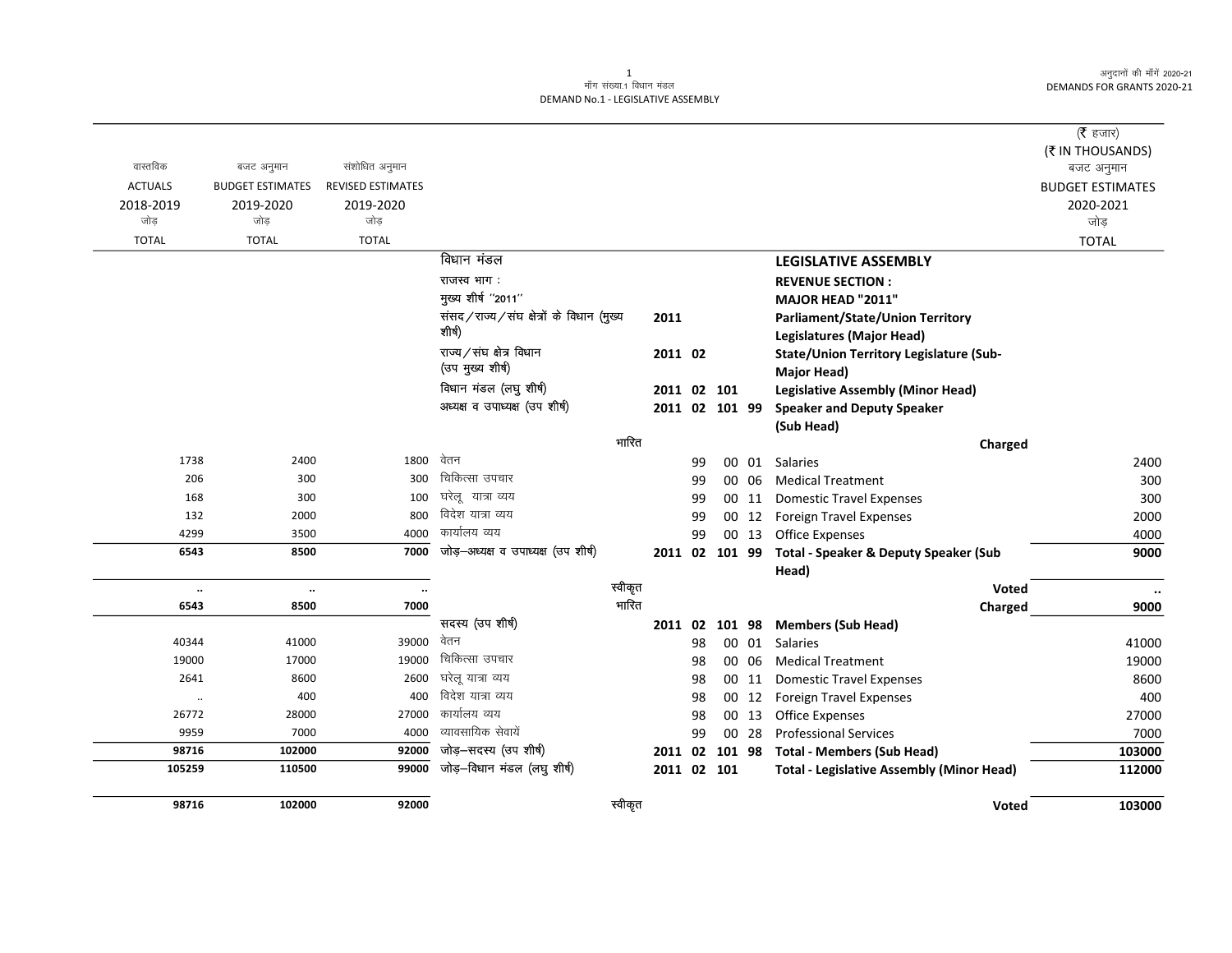अनुदानों की माँगें 2020-21 DEMANDS FOR GRANTS 2020-21

## 2<br>माँग संख्या.1 विधान मंडल DEMAND No.1 - LEGISLATIVE ASSEMBLY

|                      |                         |                          |                                                           |             |    |                |       |                                                            | ( $\bar{\tau}$ हजार)    |
|----------------------|-------------------------|--------------------------|-----------------------------------------------------------|-------------|----|----------------|-------|------------------------------------------------------------|-------------------------|
|                      |                         |                          |                                                           |             |    |                |       |                                                            | (そ IN THOUSANDS)        |
| वास्तविक             | बजट अनुमान              | संशोधित अनुमान           |                                                           |             |    |                |       |                                                            | बजट अनुमान              |
| <b>ACTUALS</b>       | <b>BUDGET ESTIMATES</b> | <b>REVISED ESTIMATES</b> |                                                           |             |    |                |       |                                                            | <b>BUDGET ESTIMATES</b> |
| 2018-2019            | 2019-2020               | 2019-2020                |                                                           |             |    |                |       |                                                            | 2020-2021               |
| जोड़                 | जोड                     | जोड                      |                                                           |             |    |                |       |                                                            | जोड़                    |
| <b>TOTAL</b>         | <b>TOTAL</b>            | <b>TOTAL</b>             |                                                           |             |    |                |       |                                                            | <b>TOTAL</b>            |
| 6543                 | 8500                    | 7000                     | भारित                                                     |             |    |                |       | Charged                                                    | 9000                    |
|                      |                         |                          | विधान मंडल सचिवालय<br>(लघु शीर्ष)                         | 2011 02 103 |    |                |       | <b>Legislative Secretariat</b><br>(Minor Head)             |                         |
|                      |                         |                          | सचिवालय (उप शीर्ष)                                        |             |    | 2011 02 103 00 |       | <b>Secretariat (Sub Head)</b>                              |                         |
| 77606                | 91000                   | 86000                    | वेतन                                                      |             | 00 |                | 00 01 | Salaries                                                   | 97000                   |
|                      | 1000                    | 100                      | मजदूरी                                                    |             | 00 |                | 00 02 | Wages                                                      | 1000                    |
| 12                   | 200                     | 200                      | समयोपरि भत्ता                                             |             | 00 | 00             | 03    | O.T.A.                                                     | 200                     |
| 3994                 | 4000                    | 3500                     | चिकित्सा उपचार                                            |             | 00 | 00             | 06    | <b>Medical Treatment</b>                                   | 4000                    |
| 271                  | 1000                    | 500                      | घरेलू यात्रा व्यय                                         |             | 00 |                | 00 11 | <b>Domestic Travel Expenses</b>                            | 1000                    |
| 322                  | 500                     | 200                      | विदेश यात्रा व्यय                                         |             | 00 | 00             | 12    | Foreign Travel Expenses                                    | 800                     |
| 19979                | 20000                   | 40000                    | कार्यालय व्यय                                             |             | 00 |                | 00 13 | <b>Office Expenses</b>                                     | 30000                   |
|                      |                         |                          | सूचना तकनीक                                               |             | 00 | 99             |       | <b>Information Technology</b>                              |                         |
| 2438                 | 200000                  | 1000                     | कार्यालय व्यय                                             |             | 00 |                | 99 13 | Office Expenses                                            | 202000                  |
| 104622               | 317700                  | 131500                   | जोड़- सचिवालय (उप शीर्ष)                                  |             |    | 2011 02 103 00 |       | <b>Total -Secretariat (Sub Head)</b>                       | 336000                  |
|                      |                         |                          | दिल्ली विधानसभा अनुसंधान केन्द्र (उप शीर्ष)               |             |    | 2011 02 103 98 |       | Delhi Assembly Research Centre (Sub                        |                         |
|                      |                         |                          |                                                           |             |    |                |       | Head)                                                      |                         |
|                      | 133700                  | 66500                    | मजदूरी                                                    |             | 98 |                | 00 02 | Wages                                                      | 138000                  |
|                      | 1300                    | 1000                     | कार्यालय व्यय                                             |             | 98 |                | 00 13 | <b>Office Expenses</b>                                     | 1000                    |
| $\ddot{\phantom{a}}$ |                         |                          | सूचना तकनीक                                               |             | 98 | 99             |       | <b>Information Technology</b>                              |                         |
| $\ddot{\phantom{a}}$ | 10000                   | 8500                     | कार्यालय व्यय                                             |             | 98 |                | 99 13 | <b>Office Expenses</b>                                     | 1000                    |
| $\ddot{\phantom{a}}$ | 145000                  |                          | 76000 जोड़-दिल्ली विधानसभा अनुसंधान केन्द्र<br>(उप शीर्ष) |             |    | 2011 02 103 98 |       | <b>Total -Delhi Assembly Research Centre</b><br>(Sub Head) | 140000                  |
| 104622               | 462700                  | 207500                   | जोड़-विधान मंडल सचिवालय (लघु शीर्ष)                       | 2011 02 103 |    |                |       | Total - Legislative Secretariat (Minor Head)               | 476000                  |
| 209881               | 573200                  |                          | 306500 जोड़-राज्य/संघ क्षेत्र विधान                       | 2011 02     |    |                |       | <b>Total - State/Union Territory Legislature</b>           | 588000                  |
|                      |                         |                          | (उप मुख्य शीर्ष)                                          |             |    |                |       | (Sub-Major Head)                                           |                         |
| 203338               | 564700                  | 299500                   | स्वीकृत                                                   |             |    |                |       | <b>Voted</b>                                               | 579000                  |
| 6543                 | 8500                    | 7000                     | भारित                                                     |             |    |                |       | Charged                                                    | 9000                    |
| 209881               | 573200                  | 306500                   | जोड़-मुख्य शीर्ष"2011"                                    | 2011        |    |                |       | <b>TOTAL - MAJOR HEAD"2011"</b>                            | 588000                  |
| 203338               | 564700                  | 299500                   | स्वीकृत                                                   |             |    |                |       | <b>Voted</b>                                               | 579000                  |
| 6543                 | 8500                    | 7000                     | भारित                                                     |             |    |                |       | Charged                                                    | 9000                    |
|                      |                         |                          | मुख्य शीर्ष "2070"                                        |             |    |                |       | <b>MAJOR HEAD "2070"</b>                                   |                         |